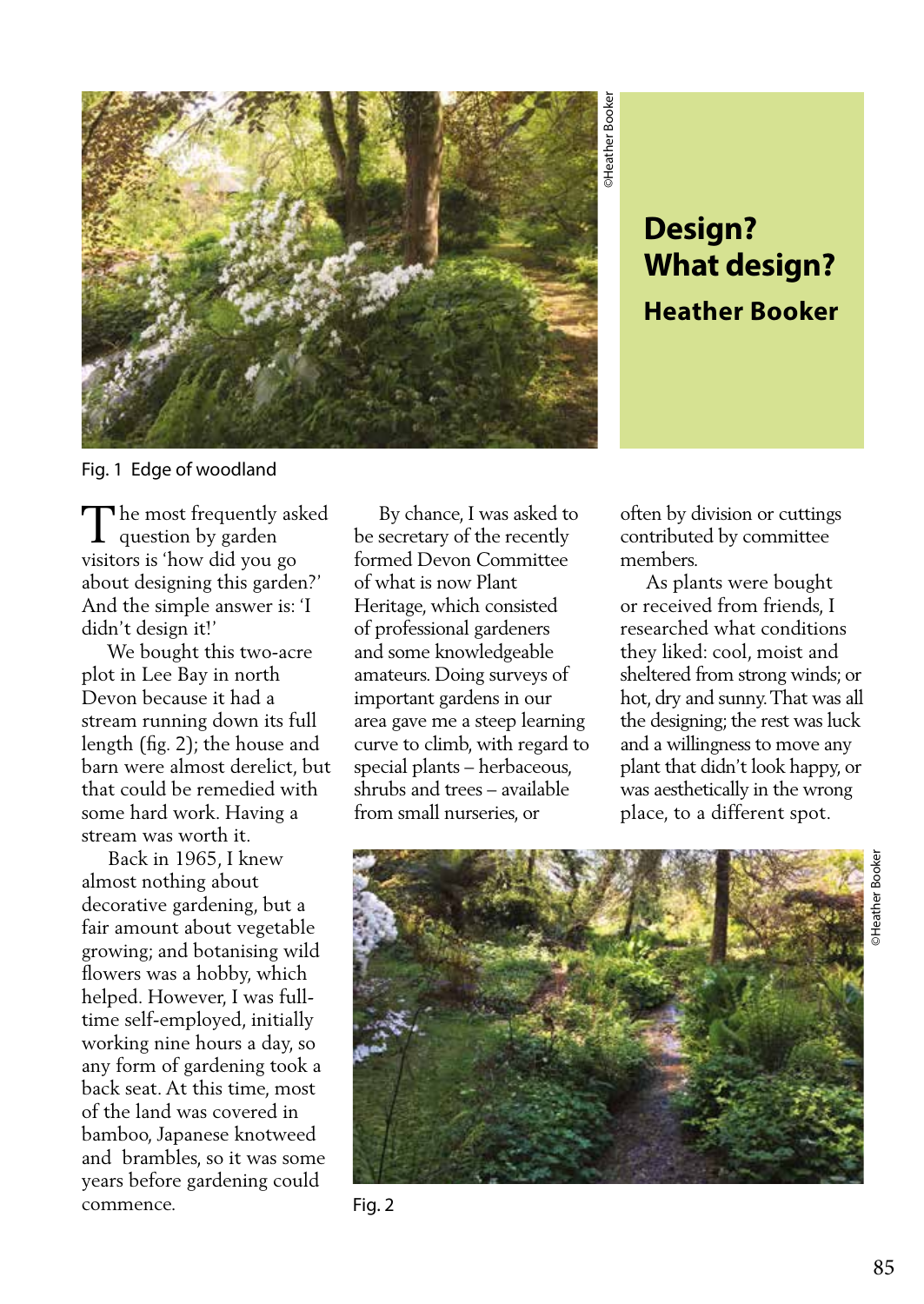©Phil Johnstone ⊃ **Heather Booker** 



Fig. 3 *Sorbus devoniensis* visible in the centre



Fig. 4 *Wollemia nobilis*

 When we started, the house was visible from the end of the garden. Now, 40 years on, the trees planted then form not only a visual barrier, but much-needed shelter against the north-west wind, which gets funnelled up our valley from the bay only 300m distant.

 In the garden, *Drimys winteri, Paulownia tomentosa* and *Taxodium distichum* are now all 10m tall. A seedling of a 100-year-old *Pinus radiata* which has achieved 30m was planted in 1975; it is now only 6m shorter than its parent. I find it difficult to believe I planted all these as tiny seedlings or rooted cuttings. The taxodium in particular is one of my favourite trees, with beautiful light-green, finely dissected foliage that turns a warm foxy brown in the autumn.

 *Sorbus devoniensis* (fig. 3), an endemic in north Devon, produces an abundance of small, edible (if you're desperate) fruits, which used to be cooked into jams and jellies. *Thujopsis dolabrata* is the only conifer I can recognise with alacrity, by looking for the two white 'paint splodges' on the underside of their leaflets.

 A recent addition to this part of the garden is *Wollemia nobilis*, with the diagnostic twisted leaflets on its new growth (fig. 4). Profits from the sale of this recently re-discovered member of Araucariaceae, in the Blue Mountains of New South Wales, go towards its conservation in the wild. Prior to the discovery of the living tree in a secluded canyon, it was only known as a fossil with an approximate minimum age of 50 million years.

 A very steep wooded hill makes up part of the southern section of the woodland garden; it receives no direct sunlight for six months of the year. In contrast, the area around the house and cottage (a converted barn) is in the sun for about ten months a year; it has two patio gardens, with echiums, aeoniums, *Solanum laciniatum, Vallea stipularis*  and a perpetually spreading clump of *Musa basjoo*. Digging up the musa's huge roots to control its ambitions is not for the faint-hearted! Being monocarpic, once a shoot produces bananas it dies, so removal is necessary.

 The definitely nonhardy aeoniums are dug up and transplanted into the greenhouse each autumn – great fun as the slightest nudge causes chunks to break off. Excellent cuttings for propagation but I've run out of friends who need any, due to my steady supply over the years. Their paucity of root never ceases to amaze me. How can such a small root ball sustain a 2m-tall *Aeonium 'Zwartkop'*?